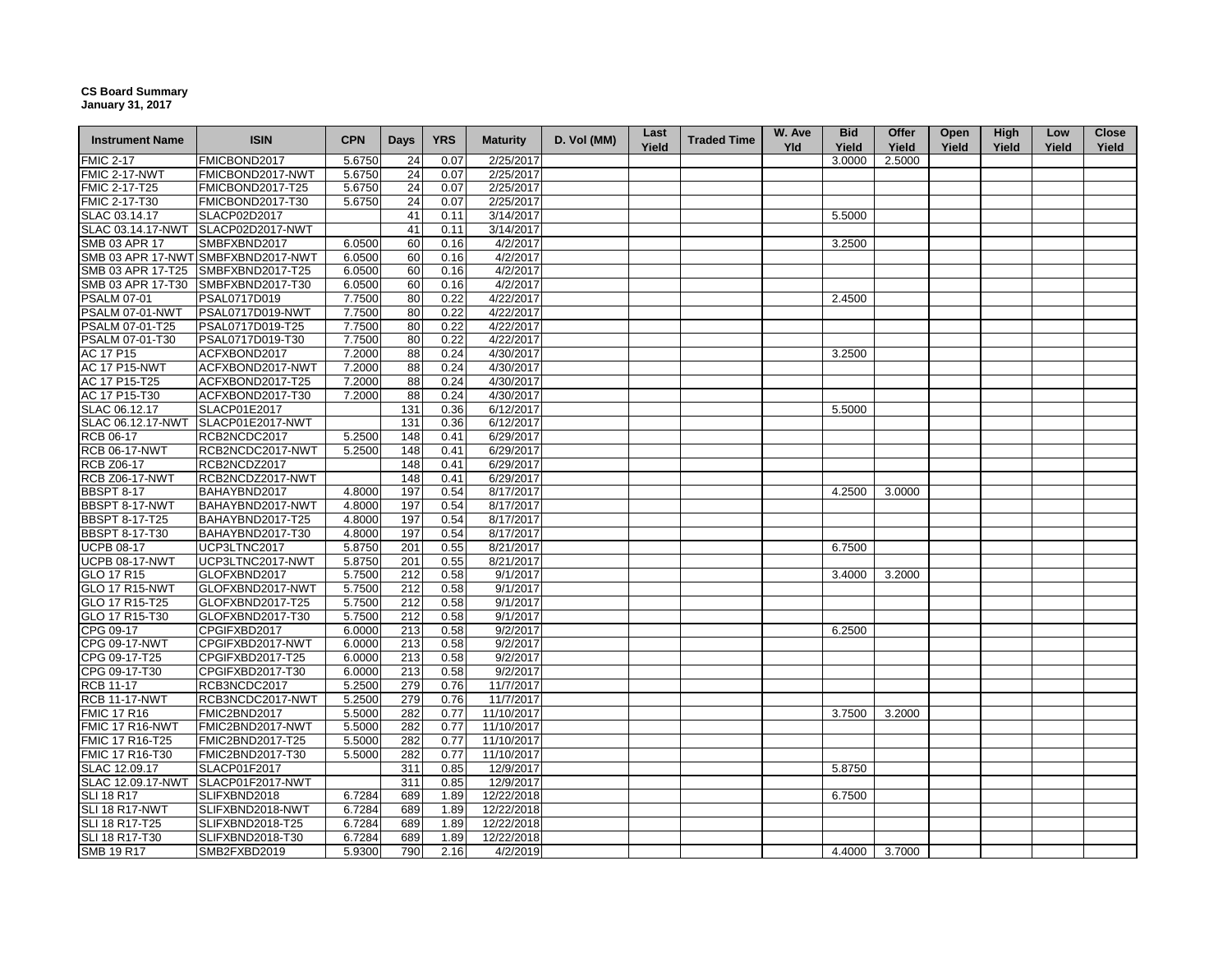| <b>Instrument Name</b> | <b>ISIN</b>                       | <b>CPN</b> | Days | <b>YRS</b>   | <b>Maturity</b> | D. Vol (MM)     | Last<br>Yield | <b>Traded Time</b> | W. Ave<br>Yld | <b>Bid</b><br>Yield | Offer<br>Yield | Open<br>Yield        | <b>High</b><br>Yield | Low<br>Yield | <b>Close</b><br>Yield |
|------------------------|-----------------------------------|------------|------|--------------|-----------------|-----------------|---------------|--------------------|---------------|---------------------|----------------|----------------------|----------------------|--------------|-----------------------|
| <b>SMB 19 R17-NWT</b>  | SMB2FXBD2019-NWT                  | 5.9300     | 790  | 2.16         | 4/2/2019        |                 |               |                    |               |                     |                |                      |                      |              |                       |
| SMB 19 R17-T25         | SMB2FXBD2019-T25                  | 5.9300     | 790  | 2.16         | 4/2/2019        |                 |               |                    |               |                     |                |                      |                      |              |                       |
| SMB 19 R17-T30         | SMB2FXBD2019-T30                  | 5.9300     | 790  | 2.16         | 4/2/2019        |                 |               |                    |               |                     |                |                      |                      |              |                       |
| SMB 04-19              | SMBFXBND2019                      | 10.5000    | 791  | 2.17         | 4/3/2019        |                 |               |                    |               | 4.7000              | 3.7000         |                      |                      |              |                       |
| <b>SMB 04-19-NWT</b>   | SMBFXBND2019-NWT                  | 10.5000    | 791  | 2.17         | 4/3/2019        |                 |               |                    |               |                     |                |                      |                      |              |                       |
| SMB 04-19-T25          | SMBFXBND2019-T25                  | 10.5000    | 791  | 2.17         | 4/3/2019        |                 |               |                    |               |                     |                |                      |                      |              |                       |
| SMB 04-19-T30          | SMBFXBND2019-T30                  | 10.5000    | 791  | 2.17         | 4/3/2019        |                 |               |                    |               |                     |                |                      |                      |              |                       |
| ALI 19 R17             | ALIFXBND2019                      | 5.6250     | 815  | 2.23         | 4/27/2019       |                 |               |                    |               | 4.7000              | 3.7000         |                      |                      |              |                       |
| ALI 19 R17-NWT         | ALIFXBND2019-NWT                  | 5.6250     | 815  | 2.23         | 4/27/2019       |                 |               |                    |               |                     |                |                      |                      |              |                       |
| ALI 19 R17-T25         | ALIFXBND2019-T25                  | 5.6250     | 815  | 2.23         | 4/27/2019       |                 |               |                    |               |                     |                |                      |                      |              |                       |
| ALI 19 R17-T30         | ALIFXBND2019-T30                  | 5.6250     | 815  | 2.23         | 4/27/2019       |                 |               |                    |               |                     |                |                      |                      |              |                       |
| GLO 19 R17             | GLOFXBND2019                      | 6.0000     | 850  | 2.33         | 6/1/2019        |                 |               |                    |               | 4.7250              |                |                      |                      |              |                       |
| <b>GLO 19 R17-NWT</b>  | GLOFXBND2019-NWT                  | 6.0000     | 850  | 2.33         | 6/1/2019        |                 |               |                    |               |                     |                |                      |                      |              |                       |
| GLO 19 R17-T25         | GLOFXBND2019-T25                  | 6.0000     | 850  | 2.33         | 6/1/2019        |                 |               |                    |               |                     |                |                      |                      |              |                       |
| GLO 19 R17-T30         | GLOFXBND2019-T30                  | 6.0000     | 850  |              | 6/1/2019        |                 |               |                    |               |                     |                |                      |                      |              |                       |
| FLI 19 R17             | FLIFXBND2019                      | 6.2731     | 857  | 2.33         | 6/8/2019        |                 |               |                    |               | 4.2500              | 4.1250         |                      |                      |              |                       |
|                        |                                   | 6.2731     | 857  | 2.35<br>2.35 | 6/8/2019        |                 |               |                    |               |                     |                |                      |                      |              |                       |
| <b>FLI 19 R17-NWT</b>  | FLIFXBND2019-NWT                  |            |      |              |                 |                 |               |                    |               |                     |                |                      |                      |              |                       |
| FLI 19 R17-T25         | FLIFXBND2019-T25                  | 6.2731     | 857  | 2.35         | 6/8/2019        |                 |               |                    |               |                     |                |                      |                      |              |                       |
| FLI 19 R17-T30         | FLIFXBND2019-T30                  | 6.2731     | 857  | 2.35         | 6/8/2019        |                 |               |                    |               |                     |                |                      |                      |              |                       |
| SM 19 R17              | SMICFXBD2019                      | 6.0000     | 895  | 2.45         | 7/16/2019       |                 |               |                    |               | 4.7000              | 3.7000         |                      |                      |              |                       |
| <b>SM 19 R17-NWT</b>   | SMICFXBD2019-NWT                  | 6.0000     | 895  | 2.45         | 7/16/2019       |                 |               |                    |               |                     |                |                      |                      |              |                       |
| SM 19 R17-T25          | SMICFXBD2019-T25                  | 6.0000     | 895  | 2.45         | 7/16/2019       |                 |               |                    |               |                     |                |                      |                      |              |                       |
| SM 19 R17-T30          | SMICFXBD2019-T30                  | 6.0000     | 895  | 2.45         | 7/16/2019       |                 |               |                    |               |                     |                |                      |                      |              |                       |
| <b>FMIC 19 R17</b>     | FMICBOND2019                      | 5.7500     | 920  | 2.52         | 8/10/2019       |                 |               |                    |               | 6.2500              | 3.5000         |                      |                      |              |                       |
| FMIC 19 R17-NWT        | FMICBOND2019-NWT                  | 5.7500     | 920  | 2.52         | 8/10/2019       |                 |               |                    |               |                     |                |                      |                      |              |                       |
| FMIC 19 R17-T25        | FMICBOND2019-T25                  | 5.7500     | 920  | 2.52         | 8/10/2019       |                 |               |                    |               |                     |                |                      |                      |              |                       |
| FMIC 19 R17-T30        | FMICBOND2019-T30                  | 5.7500     | 920  | 2.52         | 8/10/2019       |                 |               |                    |               |                     |                |                      |                      |              |                       |
| <b>JGS 08-19</b>       | JGSFXBND2019                      | 5.2317     | 937  | 2.57         | 8/27/2019       | 0.500000        | 4.7000        | 3:56:41 PM         | 4.7000        | 4.7000              | 3.7000         | 4.7000               | 4.7000               | 4.7000       | 4.7000                |
| <b>JGS 08-19-NWT</b>   | JGSFXBND2019-NWT                  | 5.2317     | 937  | 2.57         | 8/27/2019       |                 |               |                    |               |                     |                |                      |                      |              |                       |
| JGS 08-19-T25          | JGSFXBND2019-T25                  | 5.2317     | 937  | 2.57         | 8/27/2019       |                 |               |                    |               |                     |                |                      |                      |              |                       |
| JGS 08-19-T30          | JGSFXBND2019-T30                  | 5.2317     | 937  | 2.57         | 8/27/2019       |                 |               |                    |               |                     |                |                      |                      |              |                       |
| ALI HS 10-19           | ALIHSBND2019                      | 3.0000     | 990  | 2.71         | 10/19/2019      |                 |               |                    |               |                     |                |                      |                      |              |                       |
| <b>GTCAP 11-19</b>     | GTCFXBND2019                      | 4.7106     | 1009 | 2.76         | 11/7/2019       |                 |               |                    |               | 4.7250              |                |                      |                      |              |                       |
| GTCAP 11-19-NWT        | GTCFXBND2019-NWT                  | 4.7106     | 1009 | 2.76         | 11/7/2019       |                 |               |                    |               |                     |                |                      |                      |              |                       |
| GTCAP 11-19-T25        | GTCFXBND2019-T25                  | 4.7106     | 1009 | 2.76         | 11/7/2019       |                 |               |                    |               |                     |                |                      |                      |              |                       |
| GTCAP 11-19-T30        | GTCFXBND2019-T30                  | 4.7106     | 1009 | 2.76         | 11/7/2019       |                 |               |                    |               |                     |                |                      |                      |              |                       |
| <b>VLL 19 R17</b>      | VLLFXBND2019                      | 5.6542     | 1011 | 2.77         | 11/9/2019       |                 |               |                    |               | 6.0000              |                |                      |                      |              |                       |
| VLL 19 R17-NWT         | VLLFXBND2019-NWT                  | 5.6542     | 1011 | 2.77         | 11/9/2019       |                 |               |                    |               |                     |                |                      |                      |              |                       |
| <b>VLL 19 R17-T25</b>  | VLLFXBND2019-T25                  | 5.6542     | 1011 | 2.77         | 11/9/2019       |                 |               |                    |               |                     |                |                      |                      |              |                       |
| <b>VLL 19 R17-T30</b>  | VLLFXBND2019-T30                  | 5.6542     | 1011 | 2.77         | 11/9/2019       |                 |               |                    |               |                     |                |                      |                      |              |                       |
| <b>GTCAP 20 R17</b>    | GTCFXBND2020                      | 4.8371     | 1121 | 3.07         | 2/27/2020       |                 |               |                    |               | 4.8000              | 3.8000         |                      |                      |              |                       |
|                        | GTCAP 20 R17-NWT GTCFXBND2020-NWT | 4.8371     | 1121 | 3.07         | 2/27/2020       |                 |               |                    |               |                     |                |                      |                      |              |                       |
| GTCAP 20 R17-T25       | GTCFXBND2020-T25                  | 4.8371     | 1121 | 3.07         | 2/27/2020       |                 |               |                    |               |                     |                |                      |                      |              |                       |
| GTCAP 20 R17-T30       | GTCFXBND2020-T30                  | 4.8371     | 1121 | 3.07         | 2/27/2020       |                 |               |                    |               |                     |                |                      |                      |              |                       |
| SMPH 03-20             | SMPHFXBD2020                      | 5.1000     | 1124 | 3.08         | 3/1/2020        | 4.100000        | 4.6500        | 11:41:42 AM        | 4.6500        | 4.7500              |                | 4.6500               | 4.6500               | 4.6500       | 4.6500                |
| <b>SMPH 03-20-NWT</b>  | SMPHFXBD2020-NWT                  | 5.1000     | 1124 | 3.08         | 3/1/2020        |                 |               |                    |               |                     |                |                      |                      |              |                       |
| SMPH 03-20-T25         | SMPHFXBD2020-T25                  | 5.1000     | 1124 | 3.08         | 3/1/2020        |                 |               |                    |               |                     |                |                      |                      |              |                       |
| SMPH 03-20-T30         | SMPHFXBD2020-T30                  | 5.1000     | 1124 | 3.08         | 3/1/2020        |                 |               |                    |               |                     |                |                      |                      |              |                       |
| CPG 20 R18             | CPGIFXBD2020                      | 6.6878     | 1125 | 3.08         | 3/2/2020        |                 |               |                    |               | 7.0000              |                |                      |                      |              |                       |
| <b>CPG 20 R18-NWT</b>  | CPGIFXBD2020-NWT                  | 6.6878     | 1125 | 3.08         | 3/2/2020        |                 |               |                    |               |                     |                |                      |                      |              |                       |
| CPG 20 R18-T25         | CPGIFXBD2020-T25                  | 6.6878     | 1125 | 3.08         | 3/2/2020        |                 |               |                    |               |                     |                |                      |                      |              |                       |
| CPG 20 R18-T30         | CPGIFXBD2020-T30                  | 6.6878     | 1125 | 3.08         | 3/2/2020        |                 |               |                    |               |                     |                |                      |                      |              |                       |
| MBT 04-20              | MBTLTNCD2020                      | 4.0000     | 1178 | 3.23         | 4/24/2020       |                 |               |                    |               |                     |                |                      |                      |              |                       |
| <b>EDC 20 R18</b>      | EDCFXBND2020                      | 4.1583     | 1187 | 3.25         | 5/3/2020        | 5.000000 3.8000 |               | 9:19:51 AM         | 3.8000        | 4.8000              |                | 3.8000 3.8000 3.8000 |                      | 3.8000       | 3.8000                |
|                        |                                   |            |      |              |                 |                 |               |                    |               |                     |                |                      |                      |              |                       |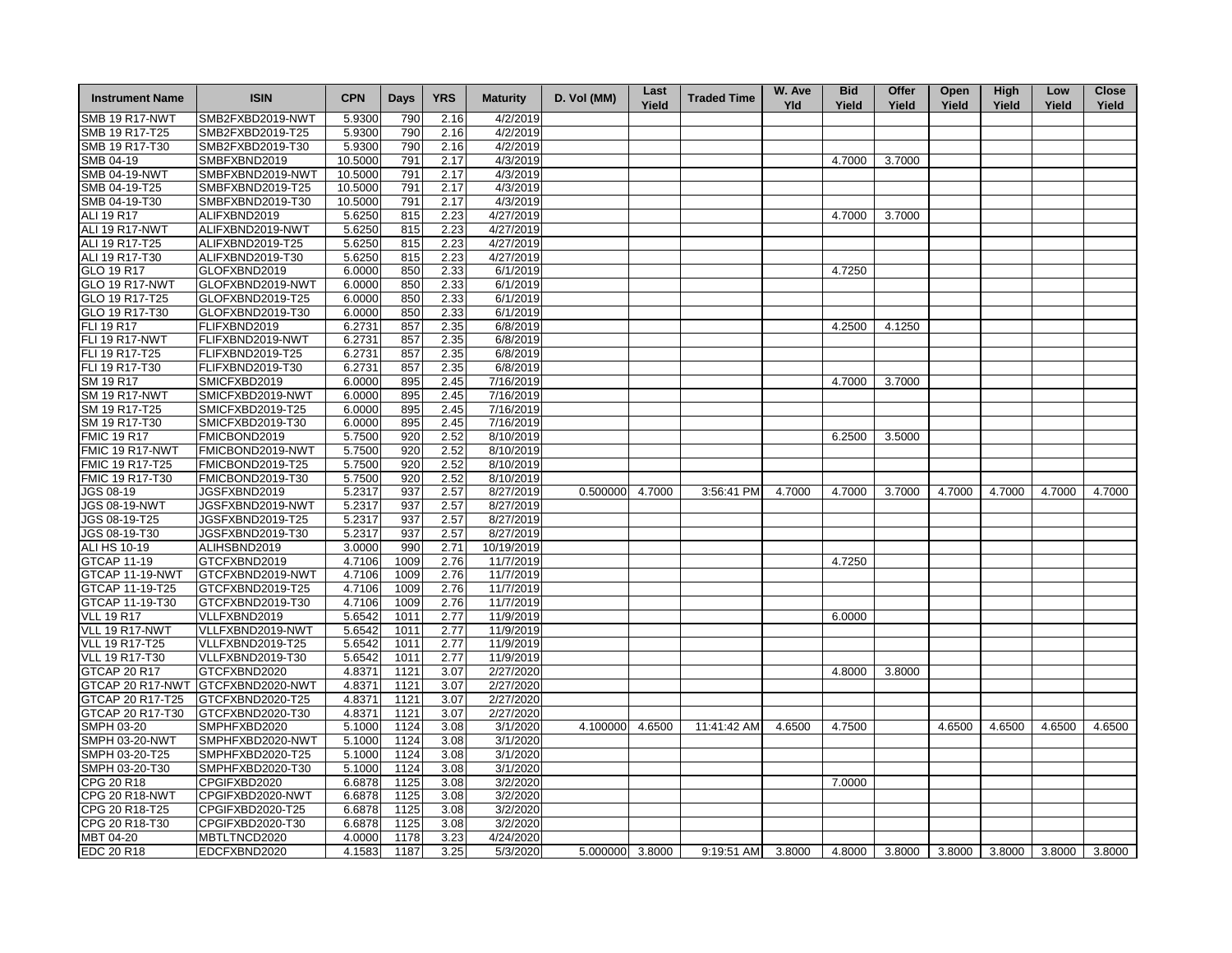| <b>Instrument Name</b>             | <b>ISIN</b>      | <b>CPN</b>       | Days         | <b>YRS</b>   | <b>Maturity</b>        | D. Vol (MM)     | Last<br>Yield | <b>Traded Time</b> | W. Ave<br>Yld | <b>Bid</b><br>Yield | Offer<br>Yield | Open<br>Yield | <b>High</b><br>Yield | Low<br>Yield | <b>Close</b><br>Yield |
|------------------------------------|------------------|------------------|--------------|--------------|------------------------|-----------------|---------------|--------------------|---------------|---------------------|----------------|---------------|----------------------|--------------|-----------------------|
| <b>EDC 20 R18-NWT</b>              | EDCFXBND2020-NWT | 4.1583           | 1187         | 3.25         | 5/3/2020               |                 |               |                    |               |                     |                |               |                      |              |                       |
| EDC 20 R18-T25                     | EDCFXBND2020-T25 | 4.1583           | 1187         | 3.25         | 5/3/2020               |                 |               |                    |               |                     |                |               |                      |              |                       |
| EDC 20 R18-T30                     | EDCFXBND2020-T30 | 4.1583           | 1187         | 3.25         | 5/3/2020               |                 |               |                    |               |                     |                |               |                      |              |                       |
| <b>PNB 06-20</b>                   | PNBLTNCD2020     | 4.1250           | 1227         | 3.36         | 6/12/2020              |                 |               |                    |               |                     |                |               |                      |              |                       |
| <b>RCB 06-20</b>                   | RCBLTNCD2020     | 4.1250           | 1234         | 3.38         | 6/19/2020              |                 |               |                    |               |                     |                |               |                      |              |                       |
| GLO 20 R18                         | GLOFXBND2020     | 4.8875           | 1262         | 3.46         | 7/17/2020              | 0.400000 4.7000 |               | 2:25:30 PM         | 4.7000        | 4.7500              |                | 4.7000        | 4.7000               | 4.7000       | 4.7000                |
| <b>GLO 20 R18-NWT</b>              | GLOFXBND2020-NWT | 4.8875           | 1262         | 3.46         | 7/17/2020              |                 |               |                    |               |                     |                |               |                      |              |                       |
| GLO 20 R18-T25                     | GLOFXBND2020-T25 | 4.8875           | 1262         | 3.46         | 7/17/2020              |                 |               |                    |               |                     |                |               |                      |              |                       |
| GLO 20 R18-T30                     | GLOFXBND2020-T30 | 4.8875           | 1262         | 3.46         | 7/17/2020              |                 |               |                    |               |                     |                |               |                      |              |                       |
| <b>SLTC 20 R18</b>                 | SLTCFXBD2020     | 4.9925           | 1298         | 3.55         | 8/22/2020              |                 |               |                    |               | 5.8750              |                |               |                      |              |                       |
| SLTC 20 R18-NWT                    | SLTCFXBD2020-NWT | 4.9925           | 1298         | 3.55         | 8/22/2020              |                 |               |                    |               |                     |                |               |                      |              |                       |
| SLTC 20 R18-T25                    | SLTCFXBD2020-T25 | 4.9925           | 1298         | 3.55         | 8/22/2020              |                 |               |                    |               |                     |                |               |                      |              |                       |
| SLTC 20 R18-T30                    | SLTCFXBD2020-T30 | 4.9925           | 1298         | 3.55         | 8/22/2020              |                 |               |                    |               |                     |                |               |                      |              |                       |
| <b>BDO 10-20</b>                   | BDO2LTNC2020     | 3.7500           | 1343         | 3.68         | 10/6/2020              |                 |               |                    |               | 5.0000              |                |               |                      |              |                       |
| ALI 20 R19                         | ALIFXBND2020     | 4.6250           | 1347         | 3.69         | 10/10/2020             |                 |               |                    |               | 4.5500              | 3.8000         |               |                      |              |                       |
| ALI 20 R19-NWT                     | ALIFXBND2020-NWT | 4.6250           | 1347         | 3.69         | 10/10/2020             |                 |               |                    |               |                     |                |               |                      |              |                       |
| ALI 20 R19-T25                     | ALIFXBND2020-T25 | 4.6250           | 1347         | 3.69         | 10/10/2020             |                 |               |                    |               |                     |                |               |                      |              |                       |
| ALI 20 R19-T30                     | ALIFXBND2020-T30 | 4.6250           | 1347         | 3.69         | 10/10/2020             |                 |               |                    |               |                     |                |               |                      |              |                       |
| <b>HOUSE 10-20</b>                 | HOUSEFBD2020     | 6.2080           | 1353         | 3.70         | 10/16/2020             |                 |               |                    |               | 6.0000              | 5.0000         |               |                      |              |                       |
| HOUSE 10-20-NWT                    | HOUSEFBD2020-NWT | 6.2080           | 1353         | 3.70         | 10/16/2020             |                 |               |                    |               |                     |                |               |                      |              |                       |
| <b>HOUSE 10-20-T25</b>             | HOUSEFBD2020-T25 | 6.2080           | 1353         | 3.70         | 10/16/2020             |                 |               |                    |               |                     |                |               |                      |              |                       |
| HOUSE 10-20-T30                    | HOUSEFBD2020-T30 | 6.2080           | 1353         | 3.70         | 10/16/2020             |                 |               |                    |               |                     |                |               |                      |              |                       |
| AEV 11-20                          | AEV2FXBD2020     | 4.4722           | 1374         | 3.76         | 11/6/2020              |                 |               |                    |               | 5.0000              | 3.9000         |               |                      |              |                       |
| <b>AEV 11-20-NWT</b>               | AEV2FXBD2020-NWT | 4.4722           | 1374         | 3.76         | 11/6/2020              |                 |               |                    |               |                     |                |               |                      |              |                       |
| AEV 11-20-T25                      | AEV2FXBD2020-T25 | 4.4722           | 1374         | 3.76         | 11/6/2020              |                 |               |                    |               |                     |                |               |                      |              |                       |
| AEV 11-20-T30                      | AEV2FXBD2020-T30 | 4.4722           | 1374         | 3.76         | 11/6/2020              |                 |               |                    |               |                     |                |               |                      |              |                       |
| FLI 20 R19                         | FLIFXBND2020     | 4.8562           | 1376         | 3.77         | 11/8/2020              |                 |               |                    |               | 5.0000              | 3.9000         |               |                      |              |                       |
| <b>FLI 20 R19-NWT</b>              | FLIFXBND2020-NWT | 4.8562           | 1376         | 3.77         | 11/8/2020              |                 |               |                    |               |                     |                |               |                      |              |                       |
| FLI 20 R19-T25                     | FLIFXBND2020-T25 | 4.8562           | 1376         | 3.77         | 11/8/2020              |                 |               |                    |               |                     |                |               |                      |              |                       |
| FLI 20 R19-T30                     | FLIFXBND2020-T30 | 4.8562           | 1376         | 3.77         | 11/8/2020              |                 |               |                    |               |                     |                |               |                      |              |                       |
| AEV 20 R19                         | AEVFXBND2020     | 4.4125           | 1389         | 3.80         | 11/21/2020             |                 |               |                    |               | 5.2500              | 4.0000         |               |                      |              |                       |
| AEV 20 R19-NWT                     | AEVFXBND2020-NWT | 4.4125           | 1389         | 3.80         | 11/21/2020             |                 |               |                    |               |                     |                |               |                      |              |                       |
| AEV 20 R19-T25                     | AEVFXBND2020-T25 | 4.4125           | 1389         | 3.80         | 11/21/2020             |                 |               |                    |               |                     |                |               |                      |              |                       |
| AEV 20 R19-T30                     | AEVFXBND2020-T30 | 4.4125           | 1389         | 3.80         | 11/21/2020             |                 |               |                    |               |                     |                |               |                      |              |                       |
| <b>MER 20 P19</b>                  | MERFXBND2020     | 4.3750           | 1410         | 3.86         | 12/12/2020             |                 |               |                    |               | 4.8650              |                |               |                      |              |                       |
| <b>MER 20 P19-NWT</b>              | MERFXBND2020-NWT | 4.3750           | 1410         | 3.86         | 12/12/2020             |                 |               |                    |               |                     |                |               |                      |              |                       |
| MER 20 P19-T25                     | MERFXBND2020-T25 | 4.3750           | 1410         | 3.86         | 12/12/2020             |                 |               |                    |               |                     |                |               |                      |              |                       |
| MER 20 P19-T30                     | MERFXBND2020-T30 | 4.3750           | 1410         | 3.86         | 12/12/2020             |                 |               |                    |               |                     |                |               |                      |              |                       |
| TEL 21 R19                         | TELFXBND2021     | 5.2250           | 1466         | 4.01         | 2/6/2021               | 4.200000 4.8000 |               | 3:58:14 PM         | 4.8238        | 4.8500              | 4.1250         | 4.8499        | 4.8499               | 4.8000       | 4.8000                |
| <b>TEL 21 R19-NWT</b>              | TELFXBND2021-NWT | 5.2250           | 1466         | 4.01         | 2/6/2021               |                 |               |                    |               |                     |                |               |                      |              |                       |
| TEL 21 R19-T25                     | TELFXBND2021-T25 | 5.2250           | 1466         | 4.01         | 2/6/2021               |                 |               |                    |               |                     |                |               |                      |              |                       |
| TEL 21 R19-T30                     | TELFXBND2021-T30 | 5.2250           | 1466         | 4.01         | 2/6/2021               |                 |               |                    |               |                     |                |               |                      |              |                       |
| ABS 21 R19                         | ABSFXBND2021     | 5.3350           | 1470         | 4.02         | 2/10/2021              |                 |               |                    |               | 6.0000              | 4.1000         |               |                      |              |                       |
| <b>ABS 21 R19-NWT</b>              | ABSFXBND2021-NWT | 5.3350           | 1470         | 4.02         | 2/10/2021              |                 |               |                    |               |                     |                |               |                      |              |                       |
| ABS 21 R19-T25                     | ABSFXBND2021-T25 | 5.3350           | 1470         | 4.02         | $\sqrt{2}/10/2021$     |                 |               |                    |               |                     |                |               |                      |              |                       |
| ABS 21 R19-T30                     | ABSFXBND2021-T30 | 5.3350           | 1470         | 4.02         | 2/10/2021              |                 |               |                    |               |                     |                |               |                      |              |                       |
| <b>ROCK 21 R19</b>                 | ROCKFXBD2021     | 5.0932           | 1475         | 4.04         | 2/15/2021              |                 |               |                    |               | 5.1000              |                |               |                      |              |                       |
|                                    | ROCKFXBD2021-NWT | 5.0932           | 1475         | 4.04         | 2/15/2021              |                 |               |                    |               |                     | 4.1000         |               |                      |              |                       |
| ROCK 21 R19-NWT                    |                  |                  |              |              |                        |                 |               |                    |               |                     |                |               |                      |              |                       |
| ROCK 21 R19-T25<br>ROCK 21 R19-T30 | ROCKFXBD2021-T25 | 5.0932<br>5.0932 | 1475<br>1475 | 4.04<br>4.04 | 2/15/2021<br>2/15/2021 |                 |               |                    |               |                     |                |               |                      |              |                       |
| <b>SMPH 02-21</b>                  | ROCKFXBD2021-T30 |                  |              |              |                        |                 |               |                    |               | 4.4300              |                |               |                      |              |                       |
|                                    | SMPH2FBD2021     | 4.5095           | 1485         | 4.07         | 2/25/2021              |                 |               |                    |               |                     | 4.1000         |               |                      |              |                       |
| <b>SMPH 02-21-NWT</b>              | SMPH2FBD2021-NWT | 4.5095           | 1485         | 4.07         | 2/25/2021              |                 |               |                    |               |                     |                |               |                      |              |                       |
| SMPH 02-21-T25                     | SMPH2FBD2021-T25 | 4.5095           | 1485         | 4.07         | 2/25/2021              |                 |               |                    |               |                     |                |               |                      |              |                       |
| SMPH 02-21-T30                     | SMPH2FBD2021-T30 | 4.5095           | 1485         | 4.07         | 2/25/2021              |                 |               |                    |               |                     |                |               |                      |              |                       |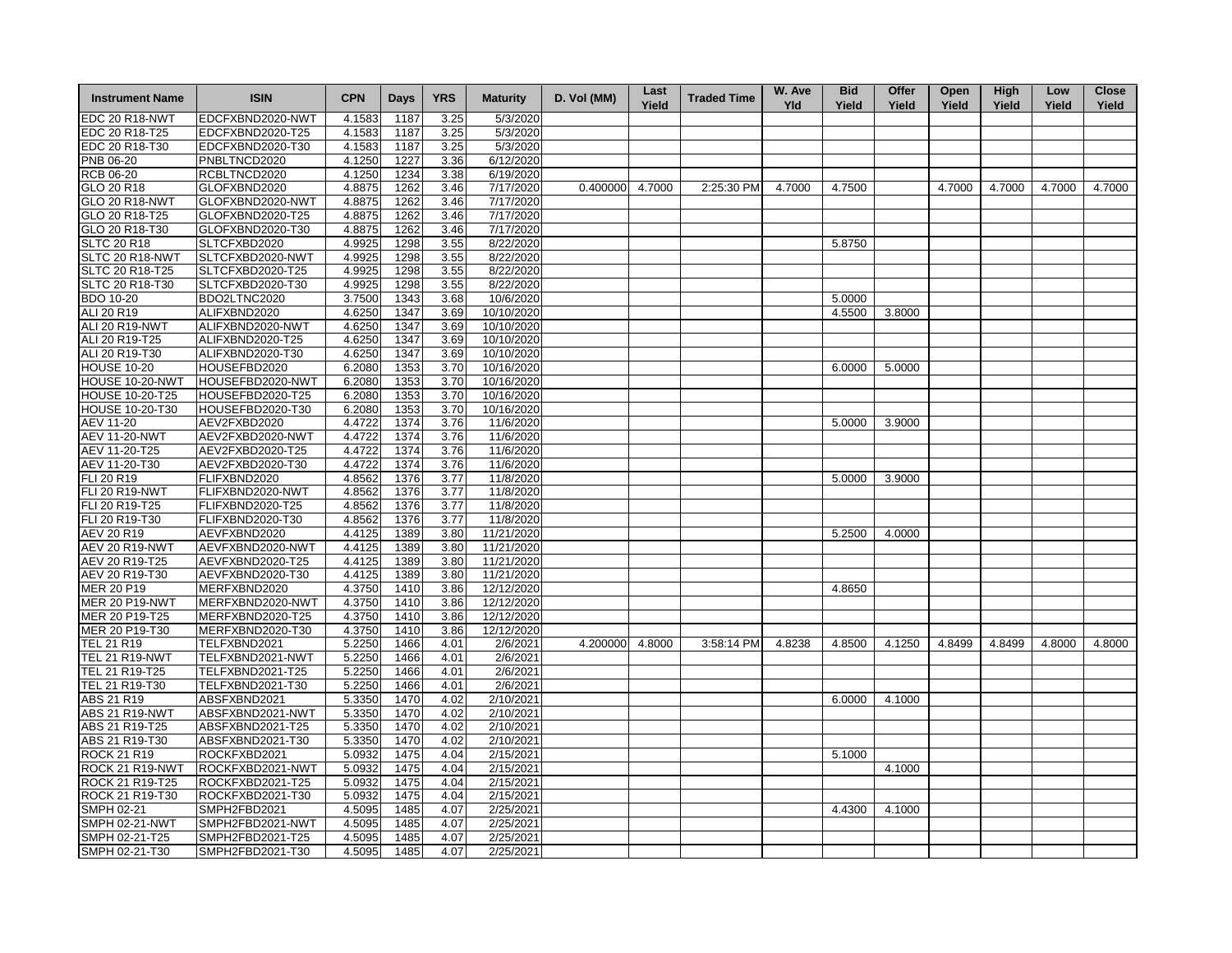| <b>Instrument Name</b> | <b>ISIN</b>                       | <b>CPN</b>       | Days         | <b>YRS</b> | <b>Maturity</b> | D. Vol (MM)     | Last<br>Yield | <b>Traded Time</b> | W. Ave<br>Yld | <b>Bid</b><br>Yield | Offer<br>Yield | Open<br>Yield | High<br>Yield | Low<br>Yield | <b>Close</b><br>Yield |
|------------------------|-----------------------------------|------------------|--------------|------------|-----------------|-----------------|---------------|--------------------|---------------|---------------------|----------------|---------------|---------------|--------------|-----------------------|
| <b>JGS 21 R19</b>      | JGSFXBND2021                      | 5.2442           | 1487         | 4.07       | 2/27/2021       | 135.765000      | 4.1750        | 4:12:36 PM         | 4.4153        | 4.2500              | 4.1000         | 4.5000        | 4.5000        | 4.1750       | 4.1750                |
| <b>JGS 21 R19-NWT</b>  | JGSFXBND2021-NWT                  | 5.2442           | 1487         | 4.07       | 2/27/2021       |                 |               |                    |               |                     |                |               |               |              |                       |
| JGS 21 R19-T25         | JGSFXBND2021-T25                  | 5.2442           | 1487         | 4.07       | 2/27/2021       |                 |               |                    |               |                     |                |               |               |              |                       |
| JGS 21 R19-T30         | JGSFXBND2021-T30                  | 5.2442           | 1487         | 4.07       | 2/27/2021       |                 |               |                    |               |                     |                |               |               |              |                       |
| <b>SLI 21 R18</b>      | SLIFXBND2021                      | 6.7150           | 1510         | 4.13       | 3/22/2021       |                 |               |                    |               | 6.7250              |                |               |               |              |                       |
| SLI 21 R18-NWT         | SLIFXBND2021-NWT                  | 6.7150           | 1510         | 4.13       | 3/22/2021       |                 |               |                    |               |                     |                |               |               |              |                       |
| SLI 21 R18-T25         | SLIFXBND2021-T25                  | 6.7150           | 1510         | 4.13       | 3/22/2021       |                 |               |                    |               |                     |                |               |               |              |                       |
| SLI 21 R18-T30         | SLIFXBND2021-T30                  | 6.7150           | 1510         | 4.13       | 3/22/2021       |                 |               |                    |               |                     |                |               |               |              |                       |
| <b>MNTC 21 R19</b>     | MNTCFXBD2021                      | 5.0700           | 1519         | 4.16       | 3/31/2021       |                 |               |                    |               | 4.8950              |                |               |               |              |                       |
| MNTC 21 R19-NWT        | MNTCFXBD2021-NWT                  | 5.0700           | 1519         | 4.16       | 3/31/2021       |                 |               |                    |               |                     |                |               |               |              |                       |
| MNTC 21 R19-T25        | MNTCFXBD2021-T25                  | 5.0700           | 1519         | 4.16       | 3/31/2021       |                 |               |                    |               |                     |                |               |               |              |                       |
| MNTC 21 R19-T30        | MNTCFXBD2021-T30                  | 5.0700           | 1519         | 4.16       | 3/31/2021       |                 |               |                    |               |                     |                |               |               |              |                       |
| <b>SMB 21 R19</b>      | SMBFXBND2021                      | 5.5000           | 1521         | 4.16       | 4/2/2021        | 0.100000        | 4.2000        | 2:36:54 PM         | 4.2000        | 4.2000              | 4.1000         | 4.2000        | 4.2000        | 4.2000       | 4.2000                |
| <b>SMB 21 R19-NWT</b>  | SMBFXBND2021-NWT                  | 5.5000           | 1521         | 4.16       | 4/2/2021        |                 |               |                    |               |                     |                |               |               |              |                       |
| SMB 21 R19-T25         | SMBFXBND2021-T25                  |                  |              | 4.16       | 4/2/2021        |                 |               |                    |               |                     |                |               |               |              |                       |
| SMB 21 R19-T30         | SMBFXBND2021-T30                  | 5.5000<br>5.5000 | 1521<br>1521 | 4.16       | 4/2/2021        |                 |               |                    |               |                     |                |               |               |              |                       |
|                        |                                   | 3.7500           |              | 4.18       | 4/9/2021        |                 |               |                    |               |                     |                |               |               |              |                       |
| LBP 04-21              | LBPLTNCD2021                      |                  | 1528         |            |                 |                 |               |                    |               |                     |                |               |               |              |                       |
| <b>VLL 21 R19</b>      | VLLFXBND2021                      | 5.9437           | 1558         | 4.27       | 5/9/2021        |                 |               |                    |               | 6.7500              |                |               |               |              |                       |
| VLL 21 R19-NWT         | VLLFXBND2021-NWT                  | 5.9437           | 1558         | 4.27       | 5/9/2021        |                 |               |                    |               |                     |                |               |               |              |                       |
| VLL 21 R19-T25         | VLLFXBND2021-T25                  | 5.9437           | 1558         | 4.27       | 5/9/2021        |                 |               |                    |               |                     |                |               |               |              |                       |
| VLL 21 R19-T30         | VLLFXBND2021-T30                  | 5.9437           | 1558         | 4.27       | 5/9/2021        |                 |               |                    |               |                     |                |               |               |              |                       |
| AC 05-21               | ACFXBOND2021                      | 6.8000           | 1561         | 4.27       | 5/12/2021       |                 |               |                    |               | 4.9000              | 4.1000         |               |               |              |                       |
| AC 05-21-NWT           | ACFXBOND2021-NWT                  | 6.8000           | 1561         | 4.27       | 5/12/2021       |                 |               |                    |               |                     |                |               |               |              |                       |
| AC 05-21-T25           | ACFXBOND2021-T25                  | 6.8000           | 1561         | 4.27       | 5/12/2021       |                 |               |                    |               |                     |                |               |               |              |                       |
| AC 05-21-T30           | ACFXBOND2021-T30                  | 6.8000           | 1561         | 4.27       | 5/12/2021       |                 |               |                    |               |                     |                |               |               |              |                       |
| SM 21 R19              | SMICFXBD2021                      | 5.2958           | 1568         | 4.29       | 5/19/2021       | 120.000000      | 4.3700        | 3:28:47 PM         | 4.7065        | 6.0000              |                | 4.9500        | 4.9500        | 4.3700       | 4.3700                |
| <b>SM 21 R19-NWT</b>   | SMICFXBD2021-NWT                  | 5.2958           | 1568         | 4.29       | 5/19/2021       |                 |               |                    |               |                     |                |               |               |              |                       |
| SM 21 R19-T25          | SMICFXBD2021-T25                  | 5.2958           | 1568         | 4.29       | 5/19/2021       |                 |               |                    |               |                     |                |               |               |              |                       |
| SM 21 R19-T30          | SMICFXBD2021-T30                  | 5.2958           | 1568         | 4.29       | 5/19/2021       |                 |               |                    |               |                     |                |               |               |              |                       |
| CHI 21 R19             | CHIFXBND2021                      | 5.3200           | 1586         | 4.34       | 6/6/2021        |                 |               |                    |               | 5.0000              |                |               |               |              |                       |
| <b>CHI 21 R19-NWT</b>  | CHIFXBND2021-NWT                  | 5.3200           | 1586         | 4.34       | 6/6/2021        |                 |               |                    |               |                     |                |               |               |              |                       |
| CHI 21 R19-T25         | CHIFXBND2021-T25                  | 5.3200           | 1586         | 4.34       | 6/6/2021        |                 |               |                    |               |                     |                |               |               |              |                       |
| CHI 21 R19-T30         | CHIFXBND2021-T30                  | 5.3200           | 1586         | 4.34       | 6/6/2021        |                 |               |                    |               |                     |                |               |               |              |                       |
| <b>SMCGP 21 R19</b>    | SMCGPFBD2021                      | 4.3458           | 1621         | 4.44       | 7/11/2021       | 30.000000       | 5.4000        | 10:35:23 AM        | 5.4000        | 6.2500              | 4.1000         | 5.4000        | 5.4000        | 5.4000       | 5.4000                |
|                        | SMCGP 21 R19-NWT SMCGPFBD2021-NWT | 4.3458           | 1621         | 4.44       | 7/11/2021       |                 |               |                    |               |                     |                |               |               |              |                       |
| SMCGP 21 R19-T25       | SMCGPFBD2021-T25                  | 4.3458           | 1621         | 4.44       | 7/11/2021       |                 |               |                    |               |                     |                |               |               |              |                       |
| SMCGP 21 R19-T30       | SMCGPFBD2021-T30                  | 4.3458           | 1621         | 4.44       | 7/11/2021       |                 |               |                    |               |                     |                |               |               |              |                       |
| GTCAP 21 R19           | GTCFXBND2021                      | 5.1965           | 1648         | 4.51       | 8/7/2021        |                 |               |                    |               | 4.9500              | 4.2000         |               |               |              |                       |
|                        | GTCAP 21 R19-NWT GTCFXBND2021-NWT | 5.1965           | 1648         | 4.51       | 8/7/2021        |                 |               |                    |               |                     |                |               |               |              |                       |
| GTCAP 21 R19-T25       | GTCFXBND2021-T25                  | 5.1965           | 1648         | 4.51       | 8/7/2021        |                 |               |                    |               |                     |                |               |               |              |                       |
| GTCAP 21 R19-T30       | GTCFXBND2021-T30                  | 5.1965           | 1648         | 4.51       | 8/7/2021        |                 |               |                    |               |                     |                |               |               |              |                       |
| <b>SMPH 21 R19</b>     | SMPHFXBD2021                      | 5.2006           | 1673         | 4.58       | 9/1/2021        |                 |               |                    |               | 5.5000              |                |               |               |              |                       |
| SMPH 21 R19-NWT        | SMPHFXBD2021-NWT                  | 5.2006           | 1673         | 4.58       | 9/1/2021        |                 |               |                    |               |                     |                |               |               |              |                       |
| SMPH 21 R19-T25        | SMPHFXBD2021-T25                  | 5.2006           | 1673         | 4.58       | 9/1/2021        |                 |               |                    |               |                     |                |               |               |              |                       |
| SMPH 21 R19-T30        | SMPHFXBD2021-T30                  | 5.2006           | 1673         | 4.58       | 9/1/2021        |                 |               |                    |               |                     |                |               |               |              |                       |
| CPG 21 R20             | CPGIFXBD2021                      | 6.9758           | 1674         | 4.58       | 9/2/2021        |                 |               |                    |               | 7.0000              |                |               |               |              |                       |
| <b>CPG 21 R20-NWT</b>  | CPGIFXBD2021-NWT                  | 6.9758           | 1674         | 4.58       | 9/2/2021        |                 |               |                    |               |                     |                |               |               |              |                       |
| CPG 21 R20-T25         | CPGIFXBD2021-T25                  | 6.9758           | 1674         | 4.58       | 9/2/2021        |                 |               |                    |               |                     |                |               |               |              |                       |
| CPG 21 R20-T30         | CPGIFXBD2021-T30                  | 6.9758           | 1674         | 4.58       | 9/2/2021        |                 |               |                    |               |                     |                |               |               |              |                       |
| AP 21 R19              | APCFXBND2021                      | 5.2050           | 1682         | 4.61       | 9/10/2021       |                 |               |                    |               | 5.2500              |                |               |               |              |                       |
| AP 21 R19-NWT          | APCFXBND2021-NWT                  | 5.2050           | 1682         | 4.61       | 9/10/2021       |                 |               |                    |               |                     |                |               |               |              |                       |
| AP 21 R19-T25          |                                   |                  |              |            |                 |                 |               |                    |               |                     |                |               |               |              |                       |
|                        | APCFXBND2021-T25                  | 5.2050           | 1682         | 4.61       | 9/10/2021       |                 |               |                    |               |                     |                |               |               |              |                       |
| AP 21 R19-T30          | APCFXBND2021-T30                  | 5.2050           | 1682         | 4.61       | 9/10/2021       |                 |               |                    |               |                     |                |               |               |              |                       |
| PCOR 21 R19            | PCORFXBD2021                      | 4.0032           | 1729         | 4.73       | 10/27/2021      | 3.920000 4.0032 |               | 3:03:58 PM         | 4.0106        | 4.3750              | 4.0032         |               | 4.1000 4.1000 | 4.0032       | 4.0032                |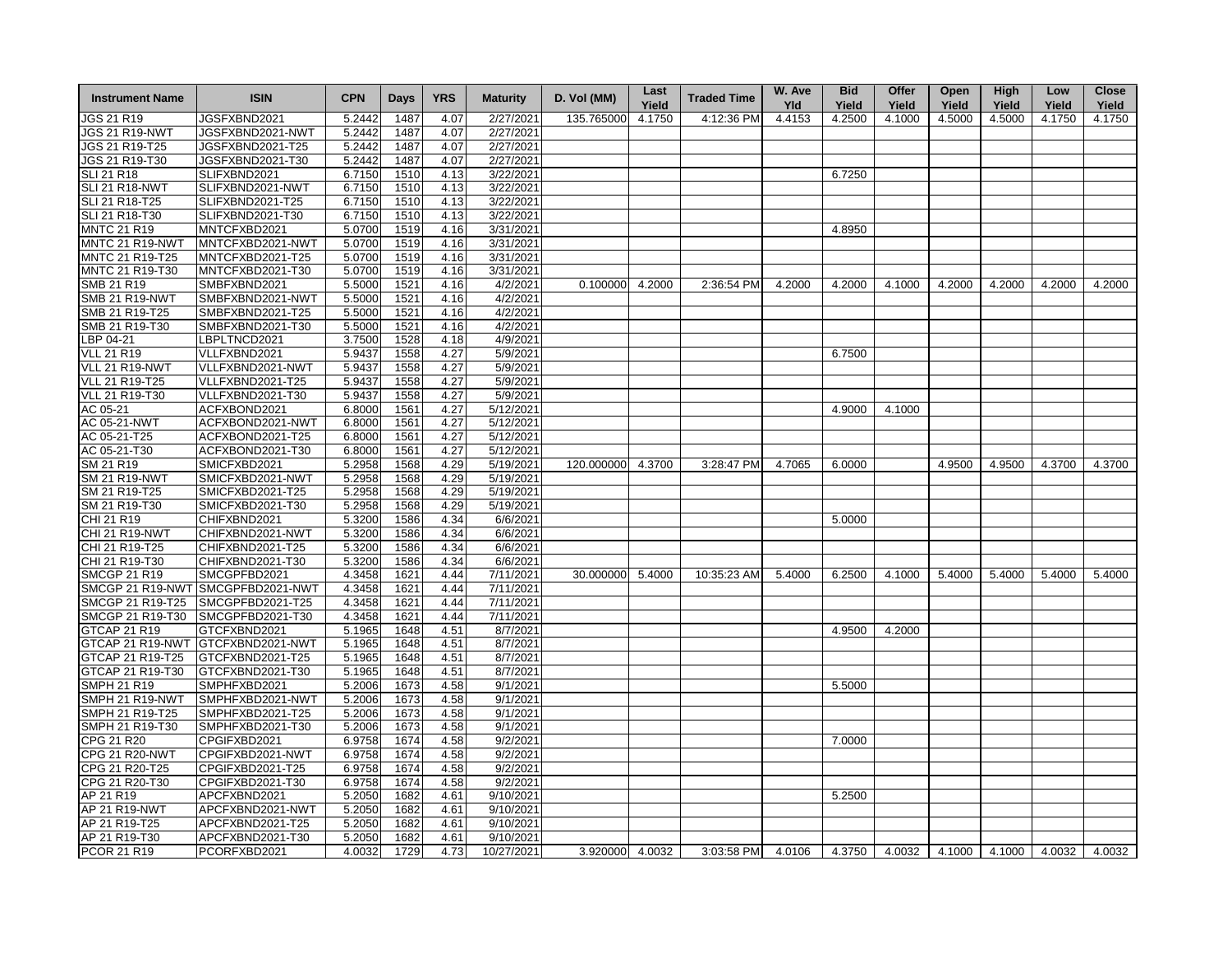| <b>Instrument Name</b>  | <b>ISIN</b>                       | <b>CPN</b> | Days | <b>YRS</b>   | <b>Maturity</b> | D. Vol (MM)     | Last<br>Yield | <b>Traded Time</b> | W. Ave<br>Yld | <b>Bid</b><br>Yield | Offer<br>Yield | Open<br>Yield | High<br>Yield | Low<br>Yield | <b>Close</b><br>Yield |
|-------------------------|-----------------------------------|------------|------|--------------|-----------------|-----------------|---------------|--------------------|---------------|---------------------|----------------|---------------|---------------|--------------|-----------------------|
| PCOR 21 R19-NWT         | PCORFXBD2021-NWT                  | 4.0032     | 1729 | 4.73         | 10/27/2021      |                 |               |                    |               |                     | 4.0032         |               |               |              |                       |
| PCOR 21 R19-T25         | PCORFXBD2021-T25                  | 4.0032     | 1729 | 4.73         | 10/27/2021      |                 |               |                    |               |                     |                |               |               |              |                       |
| PCOR 21 R19-T30         | PCORFXBD2021-T30                  | 4.0032     | 1729 | 4.73         | 10/27/2021      |                 |               |                    |               |                     |                |               |               |              |                       |
| MBT 11-21               | MBTLTNCD2021                      | 4.2500     | 1754 | 4.80         | 11/21/2021      |                 |               |                    |               |                     |                |               |               |              |                       |
| FLI 21 R20              | FLIFXBND2021                      | 5.4000     | 1767 | 4.84         | 12/4/2021       | 5.000000        | 4.4500        | 4:08:39 PM         | 4.4500        | 5.7500              | 4.3000         | 4.4500        | 4.4500        | 4.4500       | 4.4500                |
| FLI 21 R20-NWT          | FLIFXBND2021-NWT                  | 5.4000     | 1767 | 4.84         | 12/4/2021       |                 |               |                    |               |                     |                |               |               |              |                       |
| FLI 21 R20-T25          | FLIFXBND2021-T25                  | 5.4000     | 1767 | 4.84         | 12/4/2021       |                 |               |                    |               |                     |                |               |               |              |                       |
| FLI 21 R20-T30          | FLIFXBND2021-T30                  | 5.4000     | 1767 | 4.84         | 12/4/2021       |                 |               |                    |               |                     |                |               |               |              |                       |
| RLC 02-22               | RLCFXBND2022                      | 4.8000     | 1848 | 5.06         | 2/23/2022       | 0.050000        | 4.0000        | 11:57:45 AM        | 4.0000        | 5.5000              | 4.3000         | 4.0000        | 4.0000        | 4.0000       | 4.0000                |
| <b>RLC 02-22-NWT</b>    | RLCFXBND2022-NWT                  | 4.8000     | 1848 | 5.06         | 2/23/2022       |                 |               |                    |               |                     |                |               |               |              |                       |
| RLC 02-22-T25           | RLCFXBND2022-T25                  | 4.8000     | 1848 | 5.06         | 2/23/2022       |                 |               |                    |               |                     |                |               |               |              |                       |
| RLC 02-22-T30           | RLCFXBND2022-T30                  | 4.8000     | 1848 | 5.06         | 2/23/2022       |                 |               |                    |               |                     |                |               |               |              |                       |
| SMB 22 R19              | SMBFXBND2022                      | 6.6000     | 1886 | 5.16         | 4/2/2022        | 5.000000        | 6.1500        | 11:12:45 AM        | 6.1500        | 4.8000              | 4.5000         | 6.1500        | 6.1500        | 6.1500       | 6.1500                |
| <b>SMB 22 R19-NWT</b>   | SMBFXBND2022-NWT                  | 6.6000     | 1886 | 5.16         | 4/2/2022        |                 |               |                    |               |                     |                |               |               |              |                       |
| SMB 22 R19-T25          | SMBFXBND2022-T25                  | 6.6000     | 1886 | 5.16         | 4/2/2022        |                 |               |                    |               |                     |                |               |               |              |                       |
| SMB 22 R19-T30          | SMBFXBND2022-T30                  | 6.6000     | 1886 | 5.16         | 4/2/2022        |                 |               |                    |               |                     |                |               |               |              |                       |
| ALI 22 R19              | ALIFXBND2022                      | 6.0000     | 1911 | 5.23         | 4/27/2022       |                 |               |                    |               | 5.5000              | 4.3000         |               |               |              |                       |
| ALI 22 R19-NWT          | ALIFXBND2022-NWT                  | 6.0000     | 1911 | 5.23         | 4/27/2022       |                 |               |                    |               |                     |                |               |               |              |                       |
| ALI 22 R19-T25          | ALIFXBND2022-T25                  | 6.0000     | 1911 | 5.23         | 4/27/2022       |                 |               |                    |               |                     |                |               |               |              |                       |
| ALI 22 R19-T30          | ALIFXBND2022-T30                  | 6.0000     | 1911 | 5.23         | 4/27/2022       |                 |               |                    |               |                     |                |               |               |              |                       |
| ALI 22 4.5              | ALI2FXBD2022                      | 4.5000     | 1913 | 5.24         | 4/29/2022       |                 |               |                    |               | 5.5000              | 4.3000         |               |               |              |                       |
| <b>ALI 22 4.5-NWT</b>   | ALI2FXBD2022-NWT                  | 4.5000     | 1913 | 5.24         | 4/29/2022       |                 |               |                    |               |                     |                |               |               |              |                       |
| ALI 22 4.5-T25          | ALI2FXBD2022-T25                  | 4.5000     | 1913 | 5.24         | 4/29/2022       |                 |               |                    |               |                     |                |               |               |              |                       |
| ALI 22 4.5-T30          | ALI2FXBD2022-T30                  | 4.5000     | 1913 | 5.24         | 4/29/2022       |                 |               |                    |               |                     |                |               |               |              |                       |
| PSB 04-22               | PSBLTNCD2022                      | 3.5000     | 1914 | 5.24         | 4/30/2022       |                 |               |                    |               |                     |                |               |               |              |                       |
| CHIB 05-22              | CHIBLTNC2022                      | 3.2500     | 1932 | 5.29         | 5/18/2022       |                 |               |                    |               |                     |                |               |               |              |                       |
| <b>SLTC 22 R20</b>      | SLTCFXBD2022                      | 5.5796     | 1936 | 5.30         | 5/22/2022       |                 |               |                    |               | 6.2500              | 4.3000         |               |               |              |                       |
| SLTC 22 R20-NWT         | SLTCFXBD2022-NWT                  | 5.5796     | 1936 | 5.30         | 5/22/2022       |                 |               |                    |               |                     |                |               |               |              |                       |
| SLTC 22 R20-T25         | SLTCFXBD2022-T25                  | 5.5796     | 1936 | 5.30         | 5/22/2022       |                 |               |                    |               |                     |                |               |               |              |                       |
| SLTC 22 R20-T30         | SLTCFXBD2022-T30                  | 5.5796     | 1936 | 5.30         | 5/22/2022       |                 |               |                    |               |                     |                |               |               |              |                       |
| <b>PNB 06-22</b>        | PNBLTNCD2022                      | 3.2500     | 1951 | 5.34         | 6/6/2022        |                 |               |                    |               |                     |                |               |               |              |                       |
| <b>HOUSE 22 R20</b>     | HOUSEFBD2022                      | 6.1310     | 1991 | 5.45         | 7/16/2022       |                 |               |                    |               | 6.5000              |                |               |               |              |                       |
|                         | HOUSE 22 R20-NWT HOUSEFBD2022-NWT | 6.1310     | 1991 | 5.45         | 7/16/2022       |                 |               |                    |               |                     |                |               |               |              |                       |
| <b>HOUSE 22 R20-T25</b> | HOUSEFBD2022-T25                  | 6.1310     | 1991 | 5.45         | 7/16/2022       |                 |               |                    |               |                     |                |               |               |              |                       |
| <b>HOUSE 22 R20-T30</b> | HOUSEFBD2022-T30                  | 6.1310     | 1991 | 5.45         | 7/16/2022       |                 |               |                    |               |                     |                |               |               |              |                       |
| SM 22 R19               | SMICFXBD2022                      | 6.9442     | 1991 | 5.45         | 7/16/2022       |                 |               |                    |               | 4.6500              | 4.5000         |               |               |              |                       |
| <b>SM 22 R19-NWT</b>    | SMICFXBD2022-NWT                  | 6.9442     | 1991 | 5.45         | 7/16/2022       |                 |               |                    |               |                     |                |               |               |              |                       |
| SM 22 R19-T25           | SMICFXBD2022-T25                  | 6.9442     | 1991 | 5.45         | 7/16/2022       |                 |               |                    |               |                     |                |               |               |              |                       |
| SM 22 R19-T30           | SMICFXBD2022-T30                  | 6.9442     | 1991 | 5.45         | 7/16/2022       |                 |               |                    |               |                     |                |               |               |              |                       |
| <b>AEV 22 R20</b>       | AEVFXBND2022                      | 5.0056     | 2012 |              | 8/6/2022        |                 |               |                    |               | 5.0000              |                |               |               |              |                       |
| <b>AEV 22 R20-NWT</b>   | AEVFXBND2022-NWT                  | 5.0056     | 2012 | 5.51<br>5.51 | 8/6/2022        |                 |               |                    |               |                     |                |               |               |              |                       |
| AEV 22 R20-T25          | AEVFXBND2022-T25                  | 5.0056     | 2012 | 5.51         | 8/6/2022        |                 |               |                    |               |                     |                |               |               |              |                       |
| AEV 22 R20-T30          |                                   |            | 2012 |              | 8/6/2022        |                 |               |                    |               |                     |                |               |               |              |                       |
|                         | AEVFXBND2022-T30                  | 5.0056     |      | 5.51         |                 |                 |               | 10:19:57 AM        |               |                     |                |               |               |              |                       |
| FLI 22 R20              | FLIFXBND2022                      | 5.3567     | 2026 | 5.55         | 8/20/2022       | 0.050000 4.5000 |               |                    | 4.5000        | 4.5300              |                | 4.5000        | 4.5000        | 4.5000       | 4.5000                |
| <b>FLI 22 R20-NWT</b>   | FLIFXBND2022-NWT                  | 5.3567     | 2026 | 5.55         | 8/20/2022       |                 |               |                    |               |                     |                |               |               |              |                       |
| FLI 22 R20-T25          | FLIFXBND2022-T25                  | 5.3567     | 2026 | 5.55         | 8/20/2022       |                 |               |                    |               |                     |                |               |               |              |                       |
| FLI 22 R20-T30          | FLIFXBND2022-T30                  | 5.3567     | 2026 | 5.55         | 8/20/2022       |                 |               |                    |               |                     |                |               |               |              |                       |
| <b>GTCAP 23 R20</b>     | GTCFXBND2023                      | 5.0937     | 2217 | 6.07         | 2/27/2023       |                 |               |                    |               | 6.0000              |                |               |               |              |                       |
| GTCAP 23 R20-NWT        | GTCFXBND2023-NWT                  | 5.0937     | 2217 | 6.07         | 2/27/2023       |                 |               |                    |               |                     |                |               |               |              |                       |
| GTCAP 23 R20-T25        | GTCFXBND2023-T25                  | 5.0937     | 2217 | 6.07         | 2/27/2023       |                 |               |                    |               |                     |                |               |               |              |                       |
| GTCAP 23 R20-T30        | GTCFXBND2023-T30                  | 5.0937     | 2217 | 6.07         | 2/27/2023       |                 |               |                    |               |                     |                |               |               |              |                       |
| EDC 23 R19              | EDCFXBND2023                      | 4.7312     | 2282 | 6.25         | 5/3/2023        |                 |               |                    |               | 5.3750              |                |               |               |              |                       |
| EDC 23 R19-NWT          | EDCFXBND2023-NWT                  | 4.7312     | 2282 | 6.25         | 5/3/2023        |                 |               |                    |               |                     |                |               |               |              |                       |
| EDC 23 R19-T25          | EDCFXBND2023-T25                  | 4.7312     | 2282 | 6.25         | 5/3/2023        |                 |               |                    |               |                     |                |               |               |              |                       |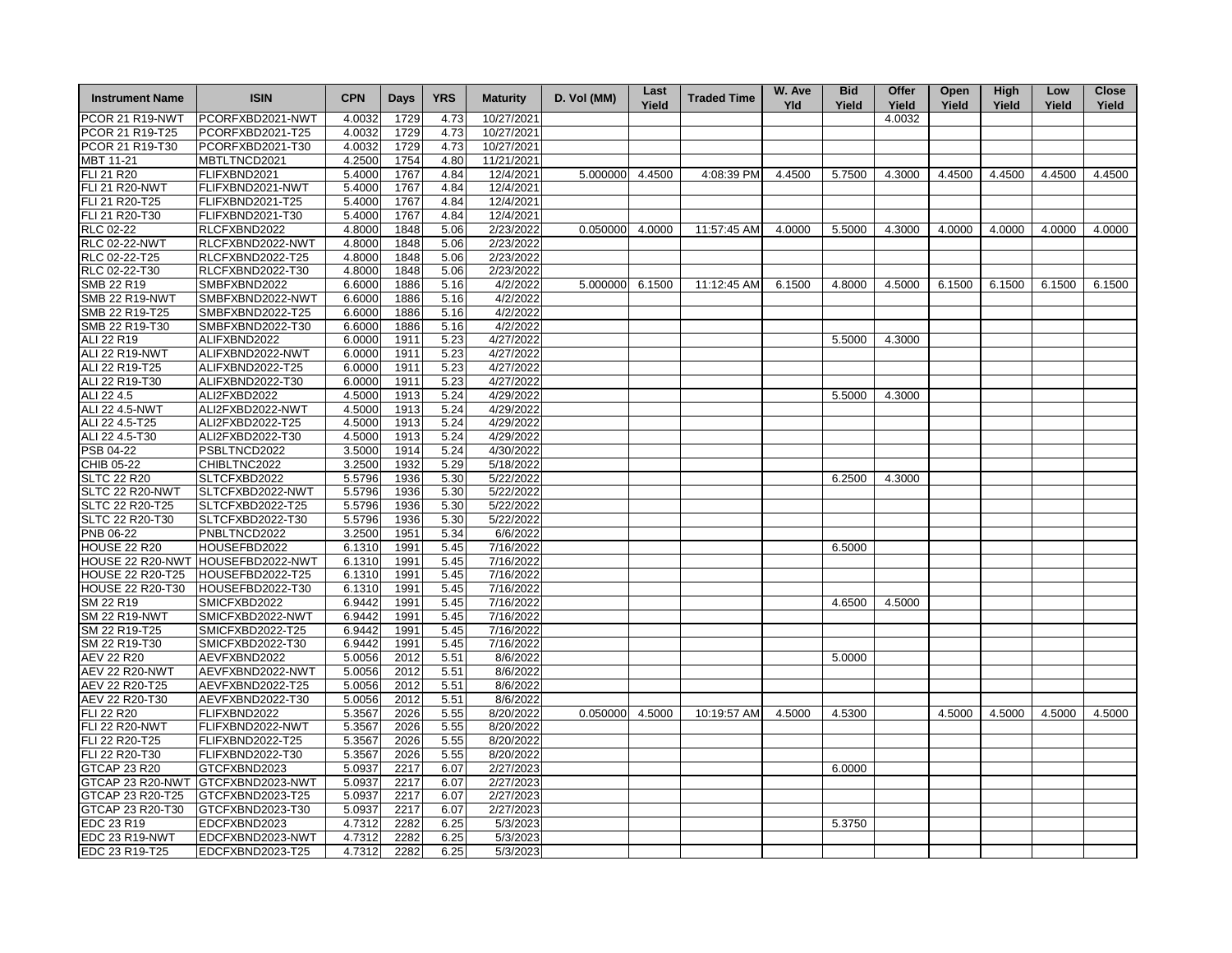| <b>Instrument Name</b> | <b>ISIN</b>                       | <b>CPN</b> | Days         | <b>YRS</b> | <b>Maturity</b> | D. Vol (MM) | Last<br>Yield | <b>Traded Time</b> | W. Ave<br><b>Yld</b> | <b>Bid</b><br>Yield | Offer<br>Yield | Open<br>Yield | <b>High</b><br>Yield | Low<br>Yield | <b>Close</b><br>Yield |
|------------------------|-----------------------------------|------------|--------------|------------|-----------------|-------------|---------------|--------------------|----------------------|---------------------|----------------|---------------|----------------------|--------------|-----------------------|
| EDC 23 R19-T30         | EDCFXBND2023-T30                  | 4.7312     | 2282         | 6.25       | 5/3/2023        |             |               |                    |                      |                     |                |               |                      |              |                       |
| AC 23 R22              | ACFXBOND2023                      | 3.9200     | 2347         | 6.43       | 7/7/2023        |             |               |                    |                      | 4.7500              |                |               |                      |              |                       |
| <b>AC 23 R22-NWT</b>   | ACFXBOND2023-NWT                  | 3.9200     | 2347         | 6.43       | 7/7/2023        |             |               |                    |                      |                     |                |               |                      |              |                       |
| AC 23 R22-T25          | ACFXBOND2023-T25                  | 3.9200     | 2347         | 6.43       | 7/7/2023        |             |               |                    |                      |                     |                |               |                      |              |                       |
| AC 23 R22-T30          | ACFXBOND2023-T30                  | 3.9200     | 2347         | 6.43       | 7/7/2023        |             |               |                    |                      |                     |                |               |                      |              |                       |
| <b>SMCGP 23 R21</b>    | SMCGPFBD2023                      | 4.7575     | 2351         | 6.44       | 7/11/2023       |             |               |                    |                      | 6.5000              | 4.1250         |               |                      |              |                       |
|                        | SMCGP 23 R21-NWT SMCGPFBD2023-NWT | 4.7575     | 2351         | 6.44       | 7/11/2023       |             |               |                    |                      |                     |                |               |                      |              |                       |
| SMCGP 23 R21-T25       | SMCGPFBD2023-T25                  | 4.7575     | 2351         | 6.44       | 7/11/2023       |             |               |                    |                      |                     |                |               |                      |              |                       |
| SMCGP 23 R21-T30       | SMCGPFBD2023-T30                  | 4.7575     | 2351         | 6.44       | 7/11/2023       |             |               |                    |                      |                     |                |               |                      |              |                       |
| GLO 23 R20             | GLOFXBND2023                      | 5.2792     | 2357         | 6.45       | 7/17/2023       | 0.050000    | 4.2500        | 2:44:20 PM         | 4.2500               | 4.5500              | 4.1500         | 4.2500        | 4.2500               | 4.2500       | 4.2500                |
| <b>GLO 23 R20-NWT</b>  | GLOFXBND2023-NWT                  | 5.2792     | 2357         | 6.45       | 7/17/2023       |             |               |                    |                      |                     |                |               |                      |              |                       |
| GLO 23 R20-T25         | GLOFXBND2023-T25                  | 5.2792     | 2357         | 6.45       | 7/17/2023       |             |               |                    |                      |                     |                |               |                      |              |                       |
| GLO 23 R20-T30         | GLOFXBND2023-T30                  | 5.2792     | 2357         | 6.45       | 7/17/2023       |             |               |                    |                      |                     |                |               |                      |              |                       |
| MBT 09-23              | MBTLTNCD2023                      | 3.5000     | 2421         | 6.63       | 9/19/2023       |             |               |                    |                      |                     |                |               |                      |              |                       |
| ALI 23 R22             | ALIFXBND2023                      | 3.8915     | 2439         | 6.68       | 10/7/2023       | 1.000000    | 4.2500        | 10:47:01 AM        | 4.2500               | 5.5000              | 4.2500         | 4.2500        | 4.2500               | 4.2500       | 4.2500                |
| <b>ALI 23 R22-NWT</b>  | ALIFXBND2023-NWT                  | 3.8915     | 2439         | 6.68       | 10/7/2023       |             |               |                    |                      |                     |                |               |                      |              |                       |
| ALI 23 R22-T25         | ALIFXBND2023-T25                  | 3.8915     | 2439         | 6.68       | 10/7/2023       |             |               |                    |                      |                     |                |               |                      |              |                       |
| ALI 23 R22-T30         | ALIFXBND2023-T30                  | 3.8915     | 2439         | 6.68       | 10/7/2023       |             |               |                    |                      |                     |                |               |                      |              |                       |
| <b>PCOR 23 R21</b>     | PCORFXBD2023                      | 4.5219     | 2459         | 6.73       | 10/27/2023      | 11.500000   | 4.4500        | 2:14:12 PM         | 4.4500               | 5.7500              | 4.2500         | 4.4500        | 4.4500               | 4.4500       | 4.4500                |
| PCOR 23 R21-NWT        | PCORFXBD2023-NWT                  | 4.5219     | 2459         | 6.73       | 10/27/2023      |             |               |                    |                      |                     |                |               |                      |              |                       |
| PCOR 23 R21-T25        | PCORFXBD2023-T25                  | 4.5219     | 2459         | 6.73       | 10/27/2023      |             |               |                    |                      |                     |                |               |                      |              |                       |
| PCOR 23 R21-T30        | PCORFXBD2023-T30                  | 4.5219     | 2459         | 6.73       | 10/27/2023      |             |               |                    |                      |                     |                |               |                      |              |                       |
| FLI 23 R20             | FLIFXBND2023                      | 5.4333     | 2471         | 6.77       | 11/8/2023       |             |               |                    |                      | 5.2500              |                |               |                      |              |                       |
| <b>FLI 23 R20-NWT</b>  | FLIFXBND2023-NWT                  | 5.4333     | 2471         | 6.77       | 11/8/2023       |             |               |                    |                      |                     |                |               |                      |              |                       |
| FLI 23 R20-T25         | FLIFXBND2023-T25                  | 5.4333     | 2471         | 6.77       | 11/8/2023       |             |               |                    |                      |                     |                |               |                      |              |                       |
| FLI 23 R20-T30         | FLIFXBND2023-T30                  | 5.4333     | 2471         | 6.77       | 11/8/2023       |             |               |                    |                      |                     |                |               |                      |              |                       |
| AEV 23 R20             | AEVFXBND2023                      | 4.6188     | 2484         | 6.80       | 11/21/2023      |             |               |                    |                      | 5.2500              |                |               |                      |              |                       |
| <b>AEV 23 R20-NWT</b>  | AEVFXBND2023-NWT                  | 4.6188     | 2484         | 6.80       | 11/21/2023      |             |               |                    |                      |                     |                |               |                      |              |                       |
| AEV 23 R20-T25         | AEVFXBND2023-T25                  | 4.6188     | 2484         | 6.80       | 11/21/2023      |             |               |                    |                      |                     |                |               |                      |              |                       |
| AEV 23 R20-T30         | AEVFXBND2023-T30                  | 4.6188     |              | 6.80       | 11/21/2023      |             |               |                    |                      |                     |                |               |                      |              |                       |
| SM 23 R21              | SMICFXBD2023                      | 5.1590     | 2484<br>2502 | 6.85       | 12/9/2023       | 2.500000    | 4.9000        | 3:38:20 PM         | 4.5638               | 4.9900              |                | 4.5500        | 4.9000               | 4.5500       | 4.9000                |
| <b>SM 23 R21-NWT</b>   | SMICFXBD2023-NWT                  | 5.1590     | 2502         | 6.85       | 12/9/2023       |             |               |                    |                      |                     |                |               |                      |              |                       |
| SM 23 R21-T25          | SMICFXBD2023-T25                  | 5.1590     |              | 6.85       | 12/9/2023       |             |               |                    |                      |                     |                |               |                      |              |                       |
| SM 23 R21-T30          |                                   |            | 2502         |            | 12/9/2023       |             |               |                    |                      |                     |                |               |                      |              |                       |
|                        | SMICFXBD2023-T30                  | 5.1590     | 2502         | 6.85       |                 |             |               |                    |                      |                     |                |               |                      |              |                       |
| FDC 24 R21             | FDCFXBND2024                      | 6.1458     | 2548         | 6.98       | 1/24/2024       | 179.200000  | 5.1500        | 3:27:08 PM         | 5.1871               | 5.2750              | 5.0000         | 5.2500        | 5.2500               | 5.1250       | 5.1500                |
| <b>FDC 24 R21-NWT</b>  | FDCFXBND2024-NWT                  | 6.1458     | 2548         | 6.98       | 1/24/2024       |             |               |                    |                      |                     |                |               |                      |              |                       |
| FDC 24 R21-T25         | FDCFXBND2024-T25                  | 6.1458     | 2548         | 6.98       | 1/24/2024       |             |               |                    |                      |                     |                |               |                      |              |                       |
| FDC 24 R21-T30         | FDCFXBND2024-T30                  | 6.1458     | 2548         | 6.98       | 1/24/2024       |             |               |                    |                      |                     |                |               |                      |              |                       |
| ALI 24 R20             | ALIFXBND2024                      | 5.0000     | 2554         | 6.99       | 1/30/2024       | 0.120000    | 5.5000        | 3:52:16 PM         | 5.5000               | 4.6000              | 4.5000         | 5.5000        | 5.5000               | 5.5000       | 5.5000                |
| <b>ALI 24 R20-NWT</b>  | ALIFXBND2024-NWT                  | 5.0000     | 2554         | 6.99       | 1/30/2024       |             |               |                    |                      |                     |                |               |                      |              |                       |
| ALI 24 R20-T25         | ALIFXBND2024-T25                  | 5.0000     | 2554         | 6.99       | 1/30/2024       |             |               |                    |                      |                     |                |               |                      |              |                       |
| ALI 24 R20-T30         | ALIFXBND2024-T30                  | 5.0000     | 2554         | 6.99       | 1/30/2024       |             |               |                    |                      |                     |                |               |                      |              |                       |
| <b>TEL 24 R21</b>      | TELFXBND2024                      | 5.2813     | 2561         | 7.01       | 2/6/2024        |             |               |                    |                      | 5.0000              |                |               |                      |              |                       |
| <b>TEL 24 R21-NWT</b>  | TELFXBND2024-NWT                  | 5.2813     | 2561         | 7.01       | 2/6/2024        |             |               |                    |                      |                     |                |               |                      |              |                       |
| TEL 24 R21-T25         | TELFXBND2024-T25                  | 5.2813     | 2561         | 7.01       | 2/6/2024        |             |               |                    |                      |                     |                |               |                      |              |                       |
| TEL 24 R21-T30         | TELFXBND2024-T30                  | 5.2813     | 2561         | 7.01       | 2/6/2024        |             |               |                    |                      |                     |                |               |                      |              |                       |
| <b>JGS 24 R20</b>      | JGSFXBND2024                      | 5.3000     | 2582         | 7.07       | 2/27/2024       |             |               |                    |                      | 5.5000              |                |               |                      |              |                       |
| <b>JGS 24 R20-NWT</b>  | JGSFXBND2024-NWT                  | 5.3000     | 2582         | 7.07       | 2/27/2024       |             |               |                    |                      |                     |                |               |                      |              |                       |
| <b>JGS 24 R20-T25</b>  | JGSFXBND2024-T25                  | 5.3000     | 2582         | 7.07       | 2/27/2024       |             |               |                    |                      |                     |                |               |                      |              |                       |
| JGS 24 R20-T30         | JGSFXBND2024-T30                  | 5.3000     | 2582         | 7.07       | 2/27/2024       |             |               |                    |                      |                     |                |               |                      |              |                       |
| <b>MNTC 24 R21</b>     | MNTCFXBD2024                      | 5.5000     | 2615         | 7.16       | 3/31/2024       |             |               |                    |                      | 5.3750              |                |               |                      |              |                       |
| MNTC 24 R21-NWT        | MNTCFXBD2024-NWT                  | 5.5000     | 2615         | 7.16       | 3/31/2024       |             |               |                    |                      |                     |                |               |                      |              |                       |
| MNTC 24 R21-T25        | MNTCFXBD2024-T25                  | 5.5000     | 2615         | 7.16       | 3/31/2024       |             |               |                    |                      |                     |                |               |                      |              |                       |
| MNTC 24 R21-T30        | MNTCFXBD2024-T30                  | 5.5000     | 2615         | 7.16       | 3/31/2024       |             |               |                    |                      |                     |                |               |                      |              |                       |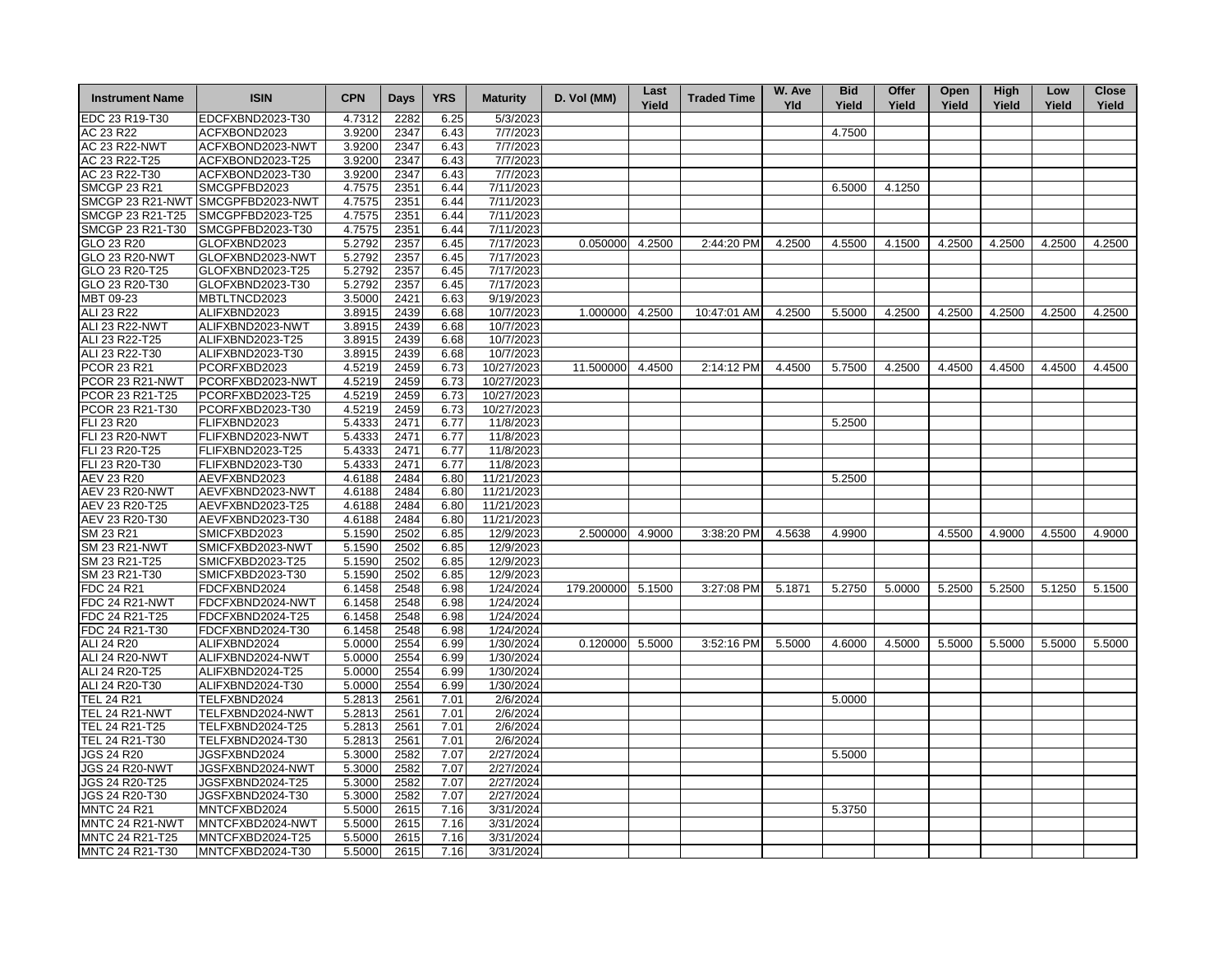| <b>Instrument Name</b>  | <b>ISIN</b>                       | <b>CPN</b> | <b>Days</b> | <b>YRS</b>   | <b>Maturity</b> | D. Vol (MM) | Last<br>Yield | <b>Traded Time</b> | W. Ave<br>Yld | <b>Bid</b><br>Yield | Offer<br>Yield | Open<br>Yield | <b>High</b><br>Yield | Low<br>Yield | <b>Close</b><br>Yield |
|-------------------------|-----------------------------------|------------|-------------|--------------|-----------------|-------------|---------------|--------------------|---------------|---------------------|----------------|---------------|----------------------|--------------|-----------------------|
| SMB 24 R21              | SMBFXBND2024                      | 6.0000     | 2617        | 7.16         | 4/2/2024        |             |               |                    |               | 6.2500              | 5.0000         |               |                      |              |                       |
| <b>SMB 24 R21-NWT</b>   | SMBFXBND2024-NWT                  | 6.0000     | 2617        | 7.16         | 4/2/2024        |             |               |                    |               |                     |                |               |                      |              |                       |
| SMB 24 R21-T25          | SMBFXBND2024-T25                  | 6.0000     | 2617        | 7.16         | 4/2/2024        |             |               |                    |               |                     |                |               |                      |              |                       |
| SMB 24 R21-T30          | SMBFXBND2024-T30                  | 6.0000     | 2617        | 7.16         | 4/2/2024        |             |               |                    |               |                     |                |               |                      |              |                       |
| SM 24 R21               | SMICFXBD2024                      | 5.6125     | 2664        | 7.29         | 5/19/2024       |             |               |                    |               | 5.5000              |                |               |                      |              |                       |
| <b>SM 24 R21-NWT</b>    | SMICFXBD2024-NWT                  | 5.6125     | 2664        | 7.29         | 5/19/2024       |             |               |                    |               |                     |                |               |                      |              |                       |
| SM 24 R21-T25           | SMICFXBD2024-T25                  | 5.6125     | 2664        | 7.29         | 5/19/2024       |             |               |                    |               |                     |                |               |                      |              |                       |
| SM 24 R21-T30           | SMICFXBD2024-T30                  | 5.6125     | 2664        | 7.29         | 5/19/2024       |             |               |                    |               |                     |                |               |                      |              |                       |
| GTCAP 24 R21            | GTCFXBND2024                      | 5.6250     | 2744        | 7.51         | 8/7/2024        |             |               |                    |               | 5.1250              |                |               |                      |              |                       |
|                         | GTCAP 24 R21-NWT GTCFXBND2024-NWT | 5.6250     | 2744        | 7.51         | 8/7/2024        |             |               |                    |               |                     |                |               |                      |              |                       |
| GTCAP 24 R21-T25        | GTCFXBND2024-T25                  | 5.6250     | 2744        | 7.51         | 8/7/2024        |             |               |                    |               |                     |                |               |                      |              |                       |
| GTCAP 24 R21-T30        | GTCFXBND2024-T30                  | 5.6250     | 2744        | 7.51         | 8/7/2024        |             |               |                    |               |                     |                |               |                      |              |                       |
| <b>SMPH 24 R21</b>      | SMPHFXBD2024                      | 5.7417     | 2769        | 7.58         | 9/1/2024        |             |               |                    |               | 5.7500              |                |               |                      |              |                       |
| SMPH 24 R21-NWT         | SMPHFXBD2024-NWT                  | 5.7417     | 2769        | 7.58         | 9/1/2024        |             |               |                    |               |                     |                |               |                      |              |                       |
| SMPH 24 R21-T25         | SMPHFXBD2024-T25                  | 5.7417     | 2769        | 7.58         | 9/1/2024        |             |               |                    |               |                     |                |               |                      |              |                       |
| SMPH 24 R21-T30         | SMPHFXBD2024-T30                  | 5.7417     | 2769        | 7.58         | 9/1/2024        |             |               |                    |               |                     |                |               |                      |              |                       |
| FLI 24 R21              | FLIFXBND2024                      | 5.6389     | 2863        | 7.84         | 12/4/2024       |             |               |                    |               | 5.5000              |                |               |                      |              |                       |
| <b>FLI 24 R21-NWT</b>   | FLIFXBND2024-NWT                  | 5.6389     | 2863        | 7.84         | 12/4/2024       |             |               |                    |               |                     |                |               |                      |              |                       |
| FLI 24 R21-T25          | FLIFXBND2024-T25                  | 5.6389     | 2863        | 7.84         | 12/4/2024       |             |               |                    |               |                     |                |               |                      |              |                       |
| FLI 24 R21-T30          | FLIFXBND2024-T30                  | 5.6389     | 2863        | 7.84         | 12/4/2024       |             |               |                    |               |                     |                |               |                      |              |                       |
| RLC 02-25               | RLCFXBND2025                      | 4.9344     | 2944        | 8.06         | 2/23/2025       |             |               |                    |               | 5.7500              |                |               |                      |              |                       |
| <b>RLC 02-25-NWT</b>    | RLCFXBND2025-NWT                  | 4.9344     | 2944        | 8.06         | 2/23/2025       |             |               |                    |               |                     |                |               |                      |              |                       |
| RLC 02-25-T25           | RLCFXBND2025-T25                  | 4.9344     | 2944        | 8.06         | 2/23/2025       |             |               |                    |               |                     |                |               |                      |              |                       |
| RLC 02-25-T30           | RLCFXBND2025-T30                  | 4.9344     | 2944        | 8.06         | 2/23/2025       |             |               |                    |               |                     |                |               |                      |              |                       |
| ALI 25 R21              | ALIFXBND2025                      | 5.6250     | 3005        | 8.23         | 4/25/2025       | 1.000000    | 4.6250        | 10:39:14 AM        | 4.6250        | 4.7000              | 4.3750         | 4.6250        | 4.6250               | 4.6250       | 4.6250                |
| ALI 25 R21-NWT          | ALIFXBND2025-NWT                  | 5.6250     | 3005        | 8.23         | 4/25/2025       |             |               |                    |               |                     |                |               |                      |              |                       |
| ALI 25 R21-T25          | ALIFXBND2025-T25                  | 5.6250     | 3005        | 8.23         | 4/25/2025       |             |               |                    |               |                     |                |               |                      |              |                       |
| ALI 25 R21-T30          | ALIFXBND2025-T30                  | 5.6250     | 3005        | 8.23         | 4/25/2025       |             |               |                    |               |                     |                |               |                      |              |                       |
| <b>SLTC 25 R22</b>      | SLTCFXBD2025                      | 6.4872     | 3032        | 8.30         | 5/22/2025       |             |               |                    |               | 7.0000              |                |               |                      |              |                       |
| SLTC 25 R22-NWT         | SLTCFXBD2025-NWT                  | 6.4872     | 3032        | 8.30         | 5/22/2025       |             |               |                    |               |                     |                |               |                      |              |                       |
| SLTC 25 R22-T25         | SLTCFXBD2025-T25                  | 6.4872     | 3032        | 8.30         | 5/22/2025       |             |               |                    |               |                     |                |               |                      |              |                       |
| SLTC 25 R22-T30         | SLTCFXBD2025-T30                  | 6.4872     | 3032        | 8.30         | 5/22/2025       |             |               |                    |               |                     |                |               |                      |              |                       |
| <b>HOUSE 25 R22</b>     | HOUSEFBD2025                      | 6.8666     |             |              | 7/16/2025       |             |               |                    |               |                     |                |               |                      |              |                       |
| HOUSE 25 R22-NWT        |                                   |            | 3087        | 8.45<br>8.45 |                 |             |               |                    |               | 7.0000              |                |               |                      |              |                       |
|                         | HOUSEFBD2025-NWT                  | 6.8666     | 3087        |              | 7/16/2025       |             |               |                    |               |                     |                |               |                      |              |                       |
| HOUSE 25 R22-T25        | HOUSEFBD2025-T25                  | 6.8666     | 3087        | 8.45         | 7/16/2025       |             |               |                    |               |                     |                |               |                      |              |                       |
| <b>HOUSE 25 R22-T30</b> | HOUSEFBD2025-T30                  | 6.8666     | 3087        | 8.45         | 7/16/2025       |             |               |                    |               |                     |                |               |                      |              |                       |
| FLI 25 R22              | FLIFXBND2025                      | 5.7139     | 3122        | 8.55         | 8/20/2025       |             |               |                    |               | 5.5000              |                |               |                      |              |                       |
| <b>FLI 25 R22-NWT</b>   | FLIFXBND2025-NWT                  | 5.7139     | 3122        | 8.55         | 8/20/2025       |             |               |                    |               |                     |                |               |                      |              |                       |
| FLI 25 R22-T25          | FLIFXBND2025-T25                  | 5.7139     | 3122        | 8.55         | 8/20/2025       |             |               |                    |               |                     |                |               |                      |              |                       |
| FLI 25 R22-T30          | FLIFXBND2025-T30                  | 5.7139     | 3122        | 8.55         | 8/20/2025       |             |               |                    |               |                     |                |               |                      |              |                       |
| ALI 25 R22              | ALI2FXBD2025                      | 4.7500     | 3188        | 8.73         | 10/25/2025      | 4.310000    | 4.5000        | 3:24:07 PM         | 4.5000        | 4.7000              | 4.3750         | 4.5000        | 4.5000               | 4.5000       | 4.5000                |
| <b>ALI 25 R22-NWT</b>   | ALI2FXBD2025-NWT                  | 4.7500     | 3188        | 8.73         | 10/25/2025      |             |               |                    |               |                     |                |               |                      |              |                       |
| ALI 25 R22-T25          | ALI2FXBD2025-T25                  | 4.7500     | 3188        | 8.73         | 10/25/2025      |             |               |                    |               |                     |                |               |                      |              |                       |
| ALI 25 R22-T30          | ALI2FXBD2025-T30                  | 4.7500     | 3188        | 8.73         | 10/25/2025      |             |               |                    |               |                     |                |               |                      |              |                       |
| <b>SMPH 25 R23</b>      | SMPHFXBD2025                      | 4.7990     | 3219        | 8.81         | 11/25/2025      |             |               |                    |               | 4.4000              |                |               |                      |              |                       |
| SMPH 25 R23-NWT         | SMPHFXBD2025-NWT                  | 4.7990     | 3219        | 8.81         | 11/25/2025      |             |               |                    |               |                     |                |               |                      |              |                       |
| SMPH 25 R23-T25         | SMPHFXBD2025-T25                  | 4.7990     | 3219        | 8.81         | 11/25/2025      |             |               |                    |               |                     |                |               |                      |              |                       |
| SMPH 25 R23-T30         | SMPHFXBD2025-T30                  | 4.7990     | 3219        | 8.81         | 11/25/2025      |             |               |                    |               |                     |                |               |                      |              |                       |
| MER 25 R20              | MERFXBND2025                      | 4.8750     | 3236        | 8.86         | 12/12/2025      |             |               |                    |               | 5.5000              |                |               |                      |              |                       |
| <b>MER 25 R20-NWT</b>   | MERFXBND2025-NWT                  | 4.8750     | 3236        | 8.86         | 12/12/2025      |             |               |                    |               |                     |                |               |                      |              |                       |
| MER 25 R20-T25          | MERFXBND2025-T25                  | 4.8750     | 3236        | 8.86         | 12/12/2025      |             |               |                    |               |                     |                |               |                      |              |                       |
| MER 25 R20-T30          | MERFXBND2025-T30                  | 4.8750     | 3236        | 8.86         | 12/12/2025      |             |               |                    |               |                     |                |               |                      |              |                       |
| ALI 26 R23              | ALIFXBND2026                      | 4.8500     | 3337        | 9.14         | 3/23/2026       |             |               |                    |               | 5.5000              |                |               |                      |              |                       |
| ALI 26 R23-NWT          | ALIFXBND2026-NWT                  | 4.8500     | 3337        | 9.14         | 3/23/2026       |             |               |                    |               |                     |                |               |                      |              |                       |